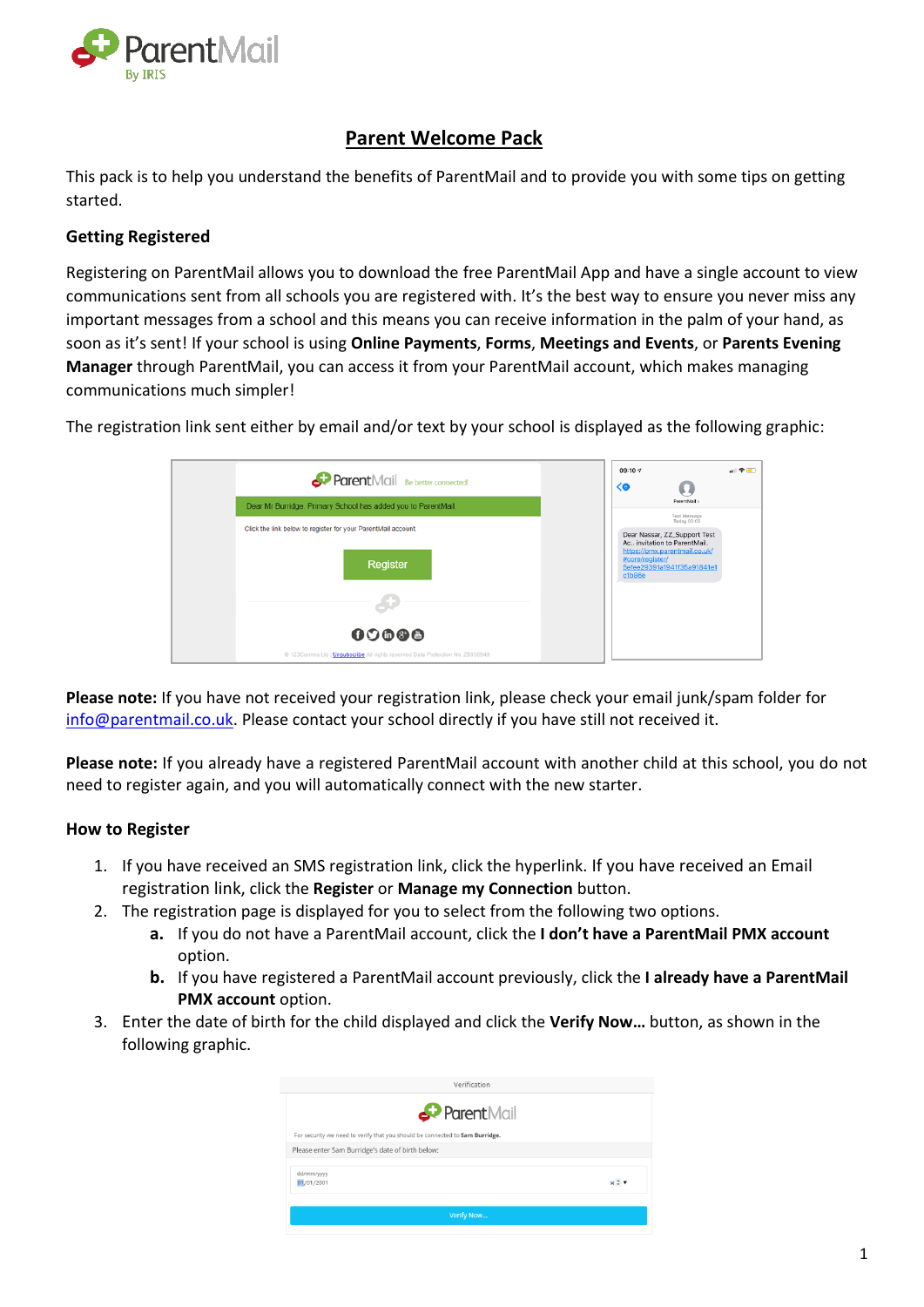

- 4. If you selected the **I already have a ParentMail PMX account** option, you can now login with your existing login credentials and look forward to receiving communications straight to your account.
- 5. If you selected the **I don't have a ParentMail PMX account** option, please follow the instructions below to register your account. Enter your Email Address, Confirm Email, Mobile Number, Title, First Name, and Last Name as shown in the following graphic.

|                                                                                                                                        | ParentMail    |                             |           |               |
|----------------------------------------------------------------------------------------------------------------------------------------|---------------|-----------------------------|-----------|---------------|
| Thanks, that date of birth matched our records.                                                                                        |               |                             |           |               |
| Finally we just want to check we have the correct details for you. Please take a look over these and change anything that's incorrect. |               |                             |           |               |
| Please verify your details below:                                                                                                      |               |                             |           |               |
| Email Address                                                                                                                          | Confirm Email |                             |           | Mobile Number |
| $\sim$                                                                                                                                 |               |                             |           |               |
| First Name<br>Title<br>v                                                                                                               |               |                             | Last Name |               |
| Please enter a password below:                                                                                                         |               |                             |           |               |
| New ParentMail Password                                                                                                                |               | Confirm ParentMail Password |           |               |
|                                                                                                                                        |               |                             |           |               |

- 6. Then enter a password of your choice. **Please note**: The password must be 8 characters long with at least one number.
- 7. Re-enter your password and click the **Complete Registration** button.

#### **Next… Download the FREE ParentMail App to:**

- Receive school messages instantly **perfect for busy parents.**
- See all school communications on one easy feed **so they don't get buried in a busy email inbox.**
- Complete forms, permissions and surveys wherever they are in the world **improving school responses.**
- Make online payments or top up dinner money **or receive reminders and alerts.**
- Book parents' evening as soon as they receive it **making the process quick and easy.**
- Receive in app notifications **so they'll never miss a school message again!**
- Record Absences **– saving you time in the morning!**

**Please note**: Your school will need to purchase the relevant packages to enable you to use these in-App features.

- 1. To download the App, go to either the App Store (iOS users) or the Google Play Store (Android users) and search for **ParentMail** and start the download.
- 2. Once you have downloaded the ParentMail App, you can login by using the details created during the registration of your account. **Please note:** Your email address is your user login.

If you have forgotten your ParentMail password, click the **Forgotten Password** link on the **Home** page and enter your email address. You will then receive an email to reset the password.